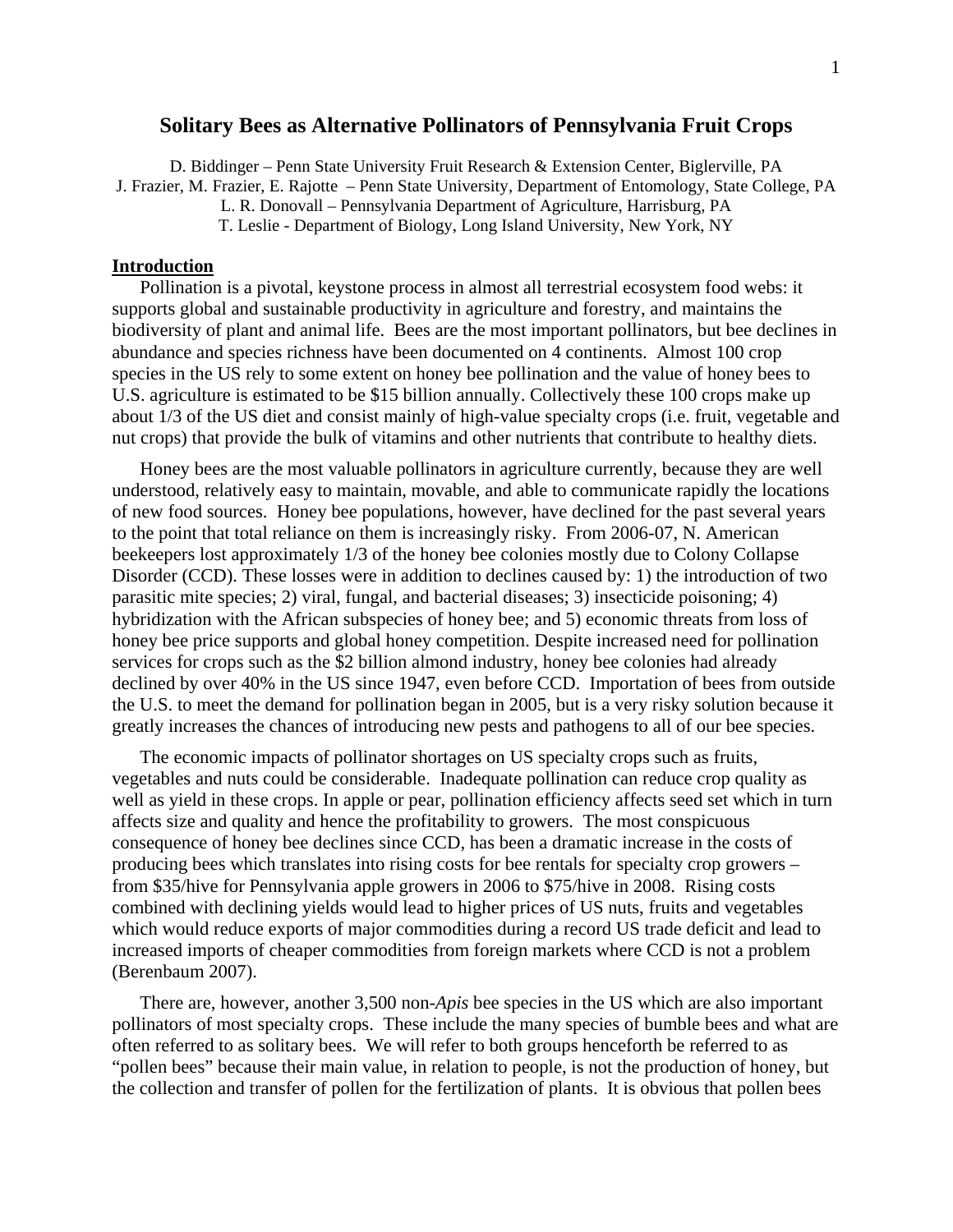are critical components of food webs associated with wildlife habitats of all types in North America because almost all of them were here long before honey bees were introduced by Europeans. The value of pollen bees as pollinators in agriculture is conservatively estimated at \$3 billion annually in US agriculture. Because of the popular focus on honey bees, the services of pollen bees most often go unrecognized and their value for agriculture and especially for unmanaged ecosystems is probably much higher. For most bee species, the paucity of long-term population data and our incomplete knowledge of even basic taxonomy, life history and ecology make assessing their value and possible declines in some regions very difficult. It is well-known that honey bees are not the best pollinators for all crops. They are generalist foragers easily distracted from target crops like cucurbits, pears, and apples by other species such as dandelions and other nectar sources. Wild and managed species of pollen bees in many cases can and do supplement honey bees for pollination in specialty crops, but in some situations can replace them.

 Many research projects are dealing with the various threats to the honey bee industry in the U.S., but to truly address the threats to pollination there should be contingency plans that include the development of alternative pollinators. The folly of relying on a single pesticide, tactic or cultivar has been seen repeatedly in the development of IPM programs for specialty crops. In the case of pollinators, a similar reliance on one pollinator such as the honey bee is also not wise. As Kevan (2003) has said, "the age of IPM and ecology has come to apiculture". Developing multiple tactics with multiple pollinator species represents the most robust management approach for a future of uncertain climate, environmental disruptions, and invasive species introductions. We do know, however, that: a) the supply of honey bees in the U.S. will not be able to meet the demand for pollination services in the near future; b) that production costs for apiculturists will go up; and c) that the cost to growers to rent honey bee hives will continue to increase.

### **Tree Fruit Pollination in Pennsylvania**

 Agriculture in the Mid-Atlantic uniquely consists of a diverse landscape mosaic of diversified farms, urban areas, and small patches of suitable bee habitat such as field edges with flowering weeds, hedgerows, farm ponds, riparian zones, and drainage ditches. The strong elevation relief in hilly and mountainous areas and the wetlands in the coastal plain region, coupled with land-use patterns of high-value agriculture embedded with urbanizing regions, have resulted in smaller size fields and orchards with higher adoption of no-till, conservation tillage and contour farming than in many other regions. The resulting mix of diverse habitat types in close proximity to the crops may provide native bees with the floral and nesting resources they need, even when the overall proportion of natural habitat in the landscape is low (Vaughn et al. 2007). Our unique landscape ecology of agricultural and non-agricultural lands and a mosaic of diversified fruit and vegetable farms in the Northeast and Mid-Atlantic likely impart unique advantages in pollinator conservation and utilization compared to the monocultures of the Midwest or dry areas of the West. A recent study by Winfree et al. (2007) demonstrated a guild of 46 species of native bees provided full pollination of watermelon on >90% of 23 farms in Pennsylvania and New Jersey. Some of the largest fruit growers in Pennsylvania have relied completely on feral honey bees and wild pollinators for their pollination needs for over 5 years now, with no noticeable loss in fruit quality or yields. These growers still have to pay to chemically or manually thin their crop every year, but with a recommended rate of 1-2 hives/acre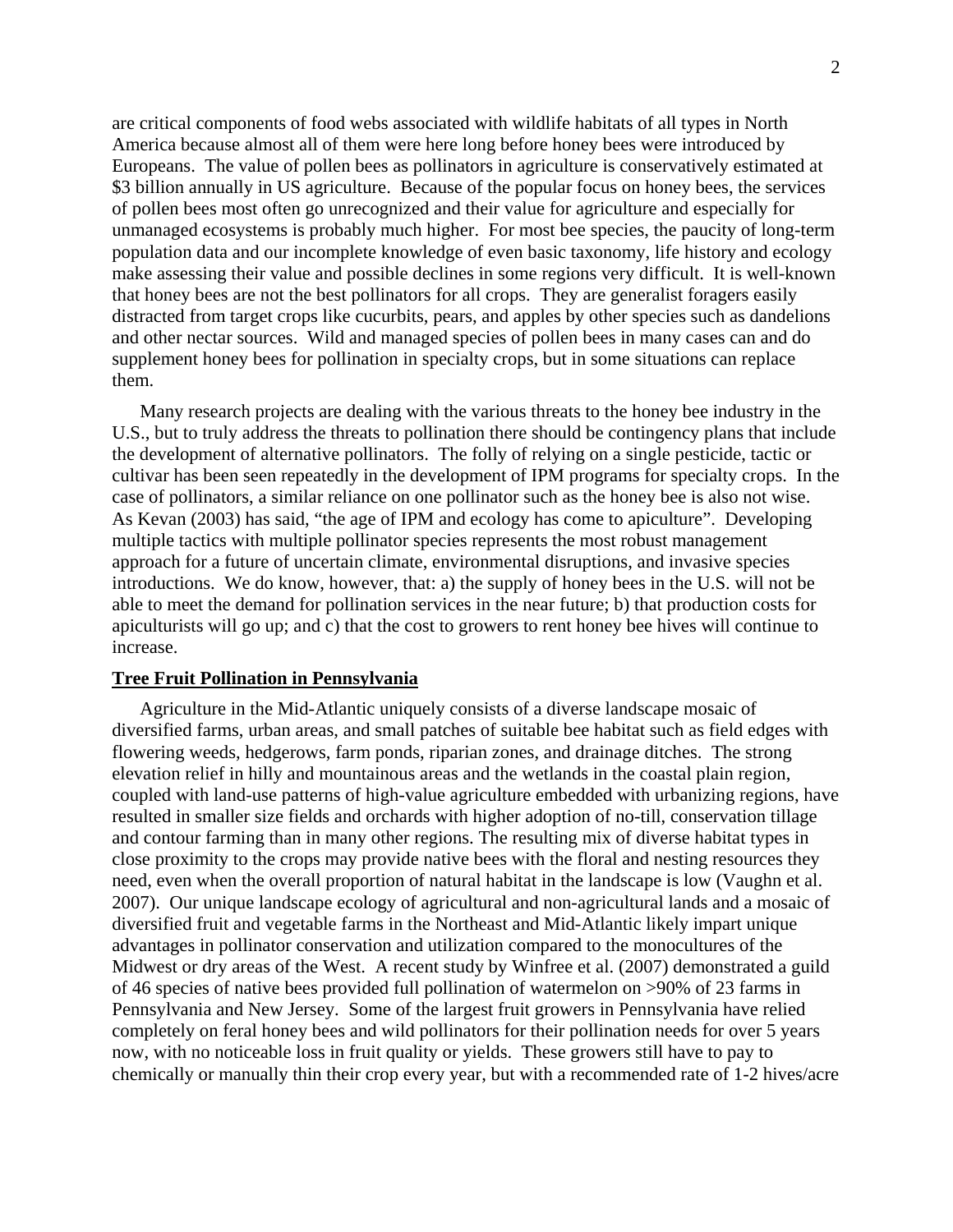for apples, are saving \$75-\$150/acre in rental fees. It is much more common recently for growers to use only 1 honey bee hive to every 5 to 10 acres rental costs have gone up.

 USDA-ARS and European researchers have found that mason bees of the genus *Osmia* are particularly good pollinators of early spring orchard crops. The blue orchard bee, *Osmia lignaria*, is native to North America, and wild populations were found in our 2008 survey of pollen bees in Adams County apple orchards. Populations appear erratic, however, since it was not found in the 2007 surveys of the same orchards. The blue orchard bee is popularly used by small organic growers, but generally will not aggregate in adequate numbers for pollination of large orchards. *O. ribifloris*, a species is widely used as a pollinator of blueberries in the eastern US. The European mason bee, *O. cornuta,* is used extensively to pollinate pears in Europe because honey bees are not attracted to the low sugar nectar of their flowers. *O. cornuta* is also used for the pollination of many other fruit crops in urban areas where keeping of honey bees is not allowed for safety reasons.

 The Japanese Orchard Bee (JOB), *O. cornifrons*, used for most of the apple pollination in Japan was introduced into the US in 1977. It was found to be more amenable to pollination of larger scale fruit orchards and to the weather conditions in the mid-Atlantic region than *O. lignaria*. JOB is widely available commercially and has been used extensively for the pollination of cherries in Michigan and Utah because of it is ability to pollinate in temperatures 10<sup>o</sup>F cooler than the honey bee and because it is not affected by cloudy weather or light rain. It is widely used in smaller-scale organic fruit production throughout the US. Several fruit growers in Adams county have experience with JOB from these early research interactions with ARS (Scott Slaybaugh & Tom Garretson) and one (Barry Rice) still maintains numbers of JOB to pollinate his nursery trees. In 2007, the Penn State Fruit Research & Extension Lab at Biglerville started enough colonies to pollinate 20-30 acres of fruit on the lab for the 2008 season and assisted Tom Garretson in starting new colonies on his farm. JOB has been used successfully for several years to pollinate small plantings of fruit trees at the PSU Rock Spring Research Station at State College.

 Successful pollination with *Osmia* bees does not require a large populations. JOB and the European Orchard Bee are 80 times more effective in pollinating apple than the honey bee, which spends most of its time collecting nectar for honey rather than pollen. Only 250-500 JOB are required per acre for pollination compared to 40,000 to 80,000 honey bees. A single JOB can visit 15 flowers/min, setting 2,450 apples/day compared to 50 flowers set by a honey bee (Greer 1999). This high level of pollination efficiency occurs because mason bees land directly upon the reproductive structures of the fruit tree blossom. The abdomens of foraging female bees are loaded with pollen, and the repeated and direct contact with the anthers and stamens results in higher levels of pollen transfer. Female bees collect pollen while constructing nests to provide food for bee larvae. Therefore, the key to heavy pollination in the orchard is to promote maximum nesting activity in the orchard bee population. With each female will lay approximately 30 eggs if provided adequate pollen and nesting sites, populations can increase greatly in a single season to be used in additional sites. Promoting alternative pollinators may be seen by some as a threat to the honey bee industry, but lower numbers of managed or feral JOB can be used to supplement honey bee pollination under adverse weather conditions. Many beekeepers in the western US now offer the services of both honey and orchard bees.

 In the Mid-Atlantic region where introduced parasitic mites have almost completely eliminated feral bee colonies (Stanghellini & Raybold 2004), native bees alone have served to provide pollination in non-managed systems. Native bees play important roles in crop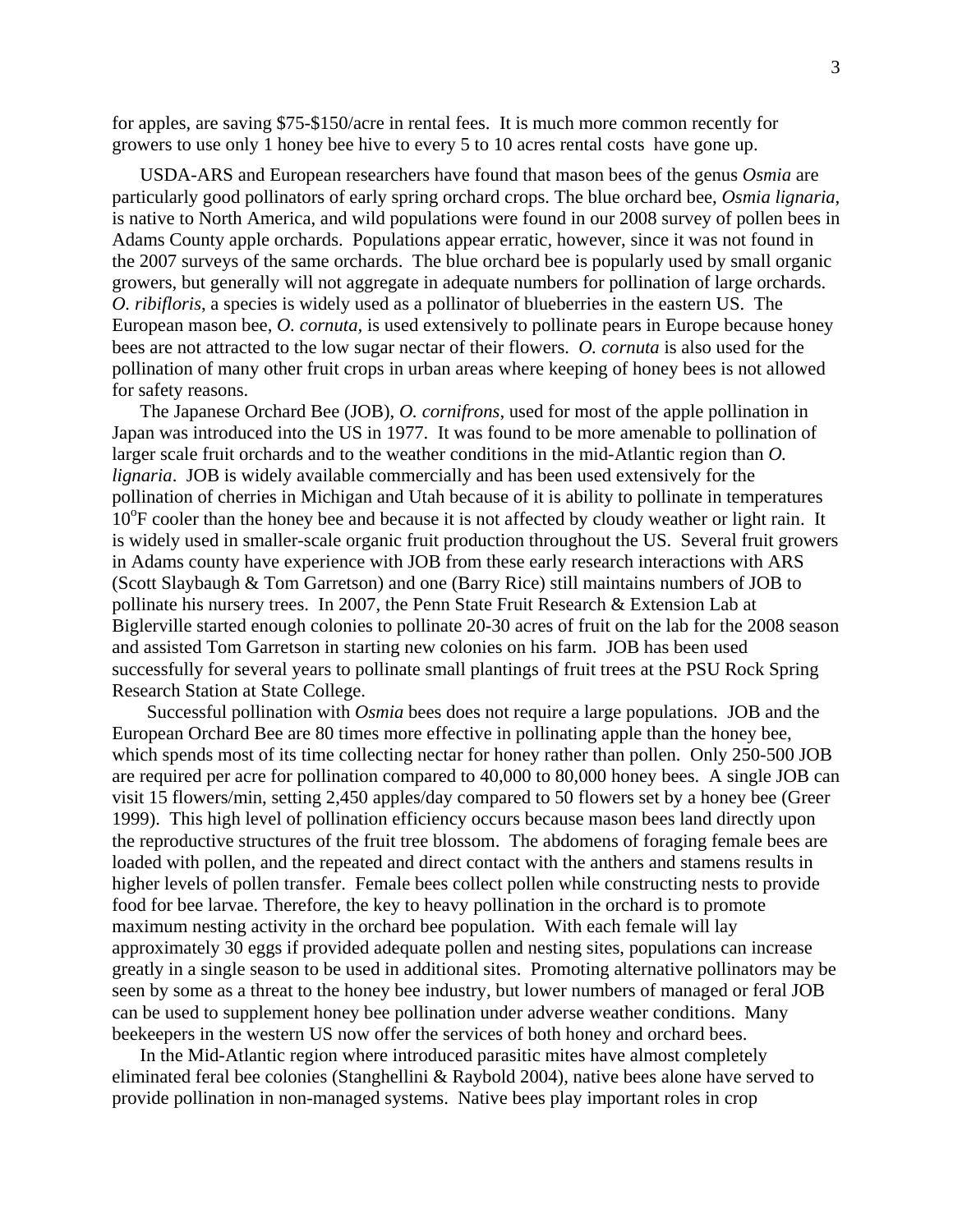pollination as long as the landscapes in and around farms supply forage and nest sites and harmful effects from pesticides are reduced. In Pennsylvania and New Jersey, a diverse fauna of almost 50 species of native bees are key crop pollinators of several vegetable crops and were fully able to pollinate some of these crops without aid of honey bees on the majority of farms evaluated (Winfree et al. 2007, 2008). The Mid-Atlantic region thus appears ideal for native bee conservation and as a potential model for sustainable crop pollination. The following are some of the steps we have undertaken with support from the State Horticultural Association of Pennsylvania do so with wild populations of feral pollen bees and to develop the management of the Japanese Orchard Bee.

# **Document bee fauna available for the pollination of specialty crops**

 Native bee diversity and pollination has been little studied in the Mid-Atlantic and what little we know comes from almost 50 years ago. We don't know what bee fauna we have to conserve or their importance in agricultural production. We have no historical data on species abundance to determine if rare species today may have declined and should be considered endangered. Without a baseline of pollinator biodiversity and abundance, we also cannot determine if human changes to the environment (i.e. agricultural intensification, urbanization, pesticide use, invasive species etc.) are affecting pollinator populations. In conjunction an ongoing statewide pollen bee survey by the Pennsylvania Department of Agriculture, we began surveys of bees in fruit orchards in 2007 to give us a baseline of available pollinator species. We are also using this biodiversity and abundance data in an ongoing USDA-Risk Assessment and Mitigation Project (RAMP) to determine if the switch to reduced risk insecticides in fruit orchards dictated by FQPA are conserving beneficial and non-target insects, including bees.

*Materials and Methods* – We surveyed 12 Pennsylvania apple orchards in 2007 (6 growers) & and 14 in 2008 (7 growers) for pollen bee diversity and abundance during bloom. We only used orchards (5-10 acres in size) where we had detailed records of pesticide applications and some control over what insecticides were used. Two orchards were in Centre County near Penn State University and the rest were in Adams County. Twelve of the orchards are part of the ongoing RAMP Grant to develop tree fruit IPM programs using only reduced risk insecticides and pheromone mating disruption. Each RAMP orchard is paired with contiguous conventionally managed grower blocks of equal size for comparison over time (i.e. 6 RAMP and 6 conventionally managed orchards). The program started in 2002 and the RAMP blocks have not had applications of broadspectrum organophosphate, pyrethroids or carbamate insecticides for 7 seasons. The other two orchards, surveyed only in 2008, were part of the Areawide Mating Disruption Project funded for the last 3 years by the Pennsylvania Department of Agriculture and these blocks were specifically managed during this period using only reduced risk pesticides and tactics through a grower contract with the USDA-NRCS conservation program.

 During peak apple bloom, two to 4 separate, two minute counts were made of the general types and abundance of bees visiting the flowers. Maryann Frazier had used this same protocol for counts in some of the same orchards in 1997-8 and we used this data for historical comparison of bee abundance and types before CCD and the shift to reduced risk insecticides was instituted by the Food Quality Protection Act (FQPA). A total of 9 orchards were counted in 1997-8 and twelve orchards in both 2007 and 2008. In addition, after the timed counts were made in 2007-8, bees were net collected from the apple blossoms for a total of 2 man hours/orchard.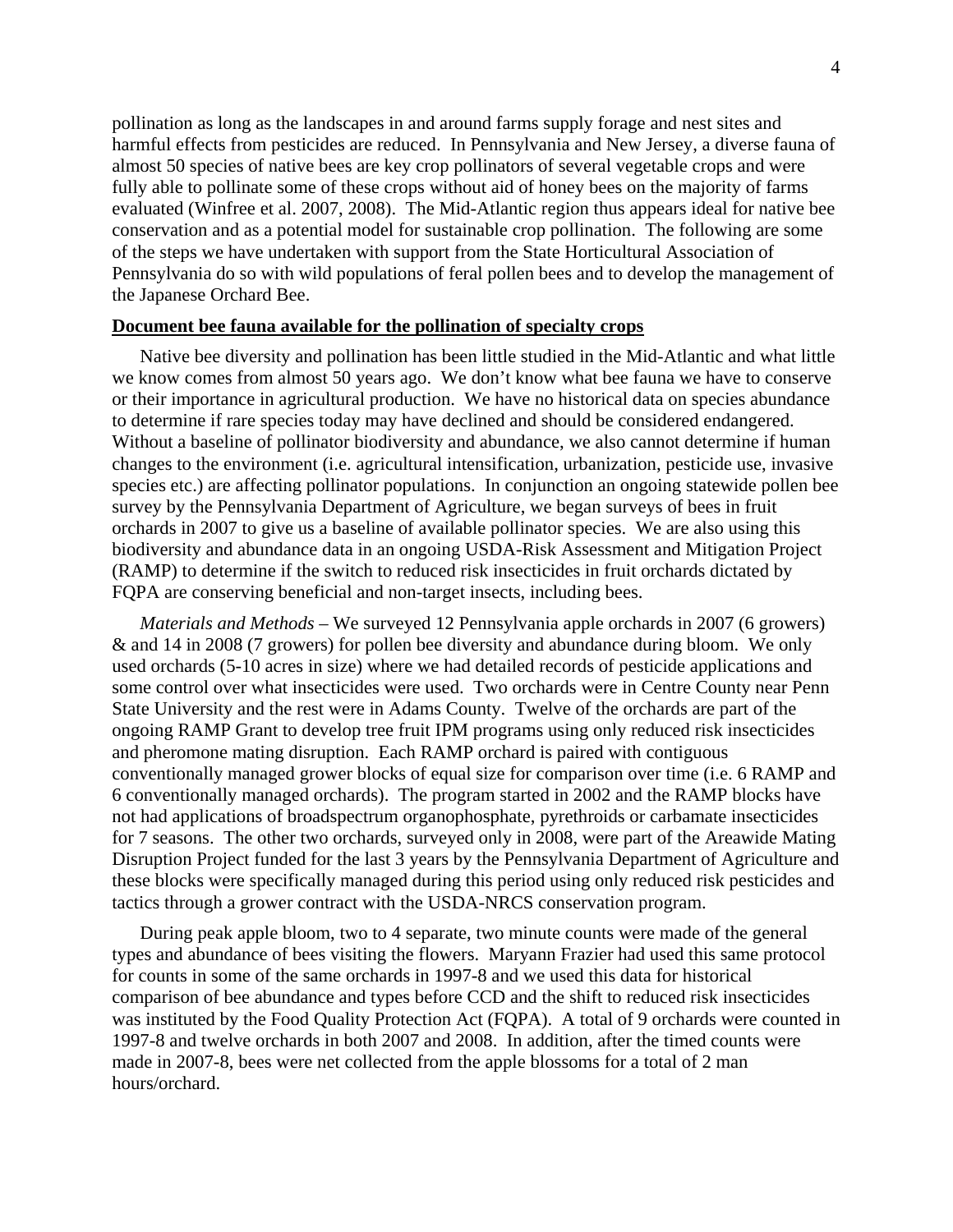Starting at bloom in 2007 and earlier at half inch green stage in 2008, colored pan traps (Solo brand plastic picnic bowls – yellow, white, and dark blue) were placed in all survey orchards to determine seasonal bee diversity and abundance in and around the apple orchards. All three pan colors were placed within six inches of each other to present a visual choice test and two locations near the center of each orchard were sub-sampled. Pans were filled with soapy water, which caused bees attracted to the color to sink to the bottom and drown. Pans were placed in the orchards for 24 hours once a week for a total of 22 weeks in 2007 (May through September) and 29 weeks in 2008 (April through October). The two pan traps of the same color (i.e. yellow, white, or blue) in the same orchard were pooled together for analysis. Bees were stored in 70% ethyl alcohol for later pin mounting and identification and labeled with the grower, treatment, date, bowl color and GPS coordinates. In 2007 at total of 1,584 samples were taken and in 2008 a total of 2,610 samples.

 *Results & Discussion* - A complex of 30 bee species collected on apple blossoms and 96 species were collected in the bowl traps during the 2007-8seasons (Table 1). Some bees seem to have strong preferences for specific colors with the greatest diversity and abundance found in the yellow traps. Multivariate analysis of all the bee data using ordination techniques is ongoing, but from the 2007 season, it appears that there is slightly higher abundance and bee diversity in orchards managed with reduced risk IPM pesticides and tactics. It appears, however, that the landscape surrounding orchards which provide alternative pollen sources and nesting sites are more important to bee diversity and abundance than the pesticide programs.

 Looking at the historical data comparing the timed bee bloom counts from 1997-8 with those conducted in many of the same orchards in 2007-8, there has been up to a 6-fold decline in honey bee numbers, even though almost all orchards counted were provided with honey bee colonies (Fig. 1). This probably reflects the current lack of feral bees in most of Pennsylvania, and the weaker strength of many new colonies that growers are forced to use to replace hives killed during the winter by CCD. The numbers of honey bees counted in RAMP orchards were numerically, but not statistically, higher than those in the conventional IPM orchards, but the prebloom insecticide programs in both types of blocks were very similar (i.e. Assail or Calypso at pink). Solitary bee abundance at apple bloom, however, did not decline (Fig. 2) and did not differ significantly between RAMP and conventionally managed orchards, again probably due to the similarity of pre-bloom insecticide programs. In general, however, there appears to be a decline of many pollinator species throughout the world with four species of bumble bees being of most concern in the U.S. <http://www.xerces.org/bumblebees/index.html#collaborators>.

#### **Examine Biological Threats to Pollen Bees**

RNA viruses are emerging as suspected contributors to Colony Collapse Disorder (CCD). At least 18 viruses have been identified from honey bees from different parts of the globe (Allen and Ball 1996, Ellis and Munn 2005). Most of the insect-infecting RNA viruses frequently persist within the host as unapparent, asymptomatic infections but are capable of replicating rapidly under certain stress conditions, resulting in observable symptoms often leading to heavy losses (Christian and Scotti 1998). Singh et al (unpublished 2008) has shown that several of these viruses are found in other bee and wasp species, including some of the pollen bees (bumble bees and some wild solitary bees). These viruses were found not only in the bodies of bees, but also in their pollen loads. These results demonstrate that bee diseases can be freely exchanged among species, and may not even require bee to bee contact. A bee visiting a flower that has been visited by an infected bee may be all that is required for interspecies infections. They have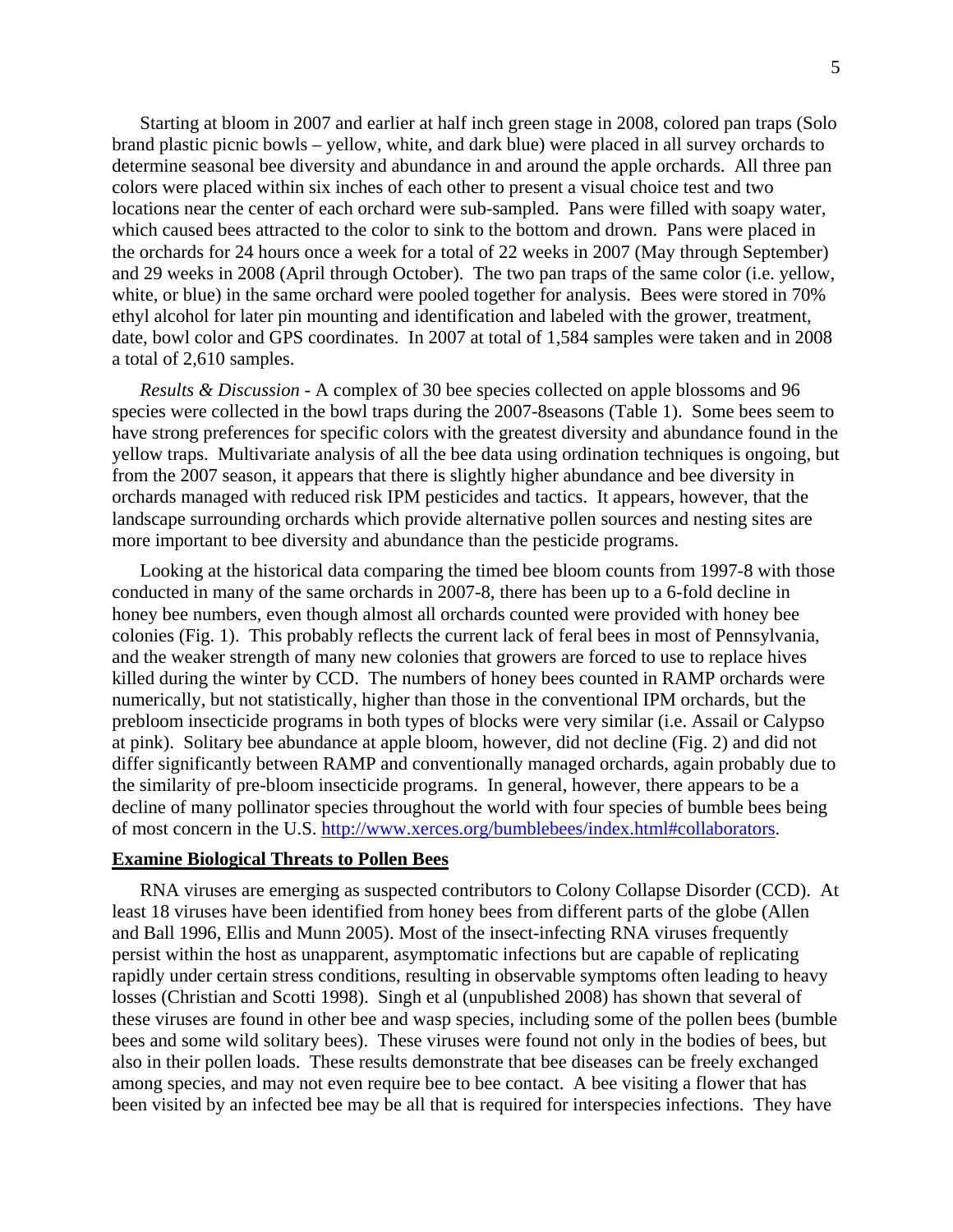detected these viruses in eleven species of non-honey bee pollinator species ranging from solitary bees, to several bumble bee species, and even wasps. Thus, there is a need to determine if exotic pathogens are affecting native pollinators, and if so how prevalent the problem is. During peach and apple bloom of 2008, we collected and identified several samples of solitary bees in Adams county fruit orchards. These were frozen and later analyzed for IAPV and other RNA viruses, but none were found from our bees. More bees will be collected and analyzed in 2009.

 Mites and parasitoids (including cleptoparasitic bees, flies and beetles) can also cause rapid decline in some pollen bees. Efforts in 2008 to manage JOB for orchard pollination met with many difficulties because local colonies suffered over 50% mortality from mites and parasitoids. Barry Rice, a Pennsylvanian fruit grower who has managed the Japanese Orchard Bee for over 10 years to pollinate much of his 300 acre fruit farm, had a population of JOB, which at its peak, measured in the tens of thousands, was reduced to only a few hundred individuals in 2008. This decline apparently occurred over a three year period by heavy mite infestation which the lead author determined to be from the genus *Chaetodactylus*

([http://crawford.tardigrade.net/bugs/BugofMonth35.html\)](http://crawford.tardigrade.net/bugs/BugofMonth35.html) and samples are now being identified to species by USDA-APHIS through the Pennsylvania Department of Agriculture. Prior to the discovery of the mites, the decline was thought to be due to pesticides. Control methods are now known and sanitation of the nesting materials will play a key role in developing future JOB colonies.

 The mite species is important because there remains the possibility that this is a new mite species/threat brought in by another exotic species of bee introduced accidentally into the area like the accidental introductions of *Varroa* and tracheal mites in honey bees. Biddinger and the survey efforts of the Pennsylvania Department of Agriculture have found several species of bees in our survey efforts that are new records for the state including the another exotic Japanese species, *Osmia taurus*. It was first found in the Washington DC area in 2000 [http://www.nbii.gov/images/uploaded/152986\\_1217253816461\\_NAm\\_Introduced\\_and\\_Alien\\_B](http://www.nbii.gov/images/uploaded/152986_1217253816461_NAm_Introduced_and_Alien_Bee_Species_Jul2008.pdf) ee Species Jul2008.pdf and has apparently spread and become naturalized around Pennsylvania fruit orchards where populations exist in several counties. JOB was purposefully introduced and screened for pathogens and parasitioids by USDA in the 1990s, but the origins of the newly discovered *O. taurus* are unknown and it is doubtful they were screened for pathogens or parasites. *O. taurus* adults are easily mistaken for those of JOB, which are sold commercially throughout the US and British Columbia. Pictures of JOB and O. taurus can be found at: <http://bugguide.net/node/view/173454/bgimage> . Currently, nothing is known of the nesting habits of *O. taurus*, but they are probably similar to those of the Japanese Orchard Bee. The big concern with exotic bee introductions like this are that they could easily be moved around the country with commercial sales of sister species like JOB and the Blue Orchard Bees and carry along whatever pathogens or diseases may have been introduced with them.

 While exotic threats are a critical and irreversible concern, native natural enemies of pollen bees are also of concern. Many species of pollen bees are also known under the generic name of solitary bees for a reason: they don't naturally nest in large aggregations like honey bees. Living at low densities is a survival trait to minimize the impact of parasitic mites and wasps. In developing the European Orchard Bee in Spain, Bosch (1992), found that parasitic mite, *Chaetodactylus osmiae,* increased from an infestation rate of 10% in isolated wild colonies to over 60% when managed in higher densities for commercial pollination. Cane et al. (1996)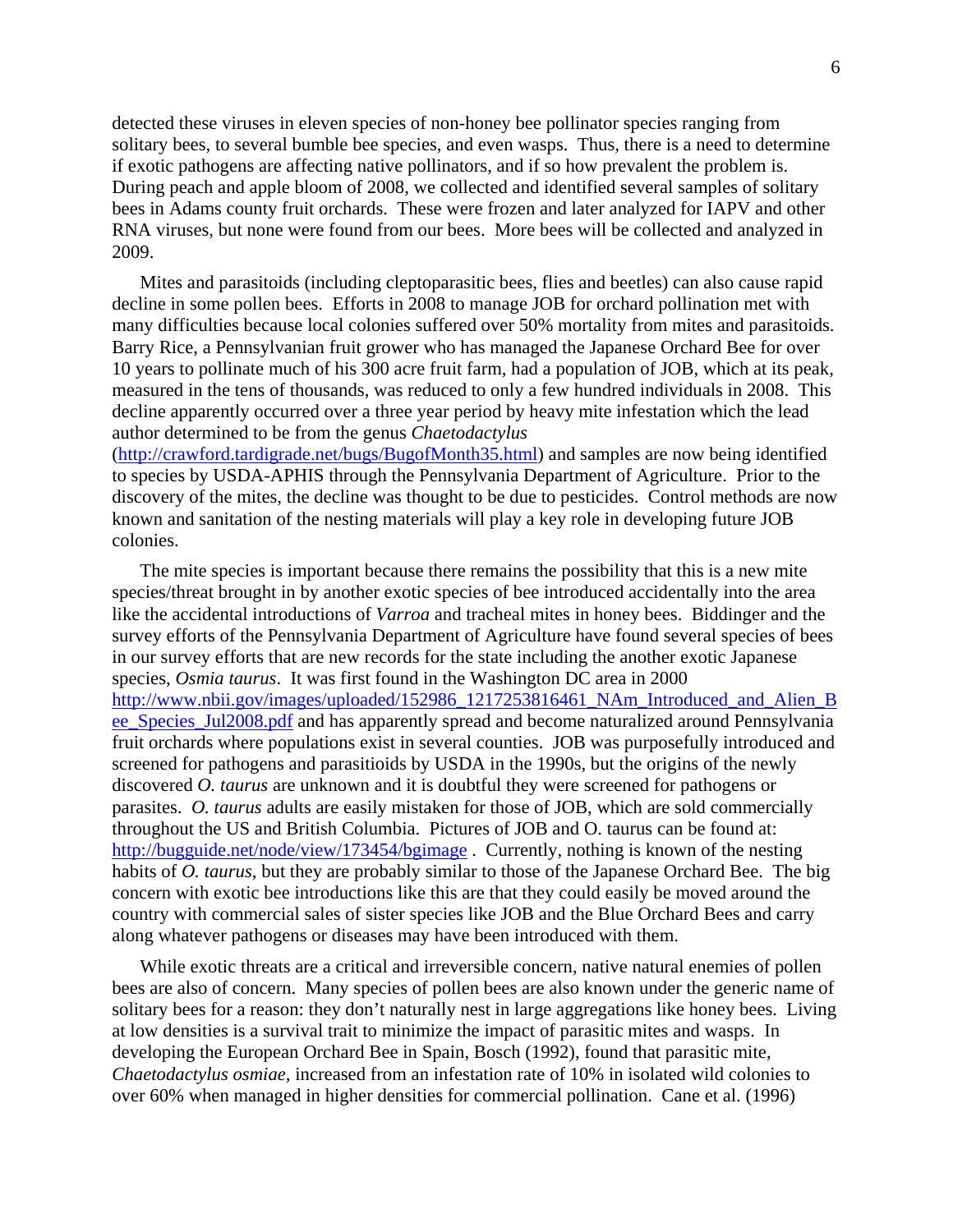found that management of *Megachile addenda* for cranberry pollination in New Jersey necessitated control of its cleptoparasite *Coelioxys immaculata*, which could otherwise parasitize over 90% of nest cells. A similar possibility of higher natural mortality occurring at higher densities found with managed populations of JOB exists. Not only are mites more of a problem in managed colonies, but we also found torymid wasps of the genus *Monodontomerus* to be very detrimental in maintaining colonies of both JOB and the native Blue Orchard Bee. Three native species are known from the US and Canada, but other species may have become established with exotic introductions like *O. taurus*, so we are sending samples for identification through the Pennsylvania Department of Agriculture. We found 10-25% mortality in managed JOB colonies that use cardboard tubes for nesting materials if they were used more than one season.

 Parasitic wasp populations can also be excluded and greatly reduced by placing JOB nesting materials in fine mesh screen just before the end of adult JOB activity in the spring (See the Blue Orchard Bee manual at: [http://www.scribd.com/doc/1448269/USDA-blue-orchard-bee\)](http://www.scribd.com/doc/1448269/USDA-blue-orchard-bee). Mortality can be also be significantly reduced by using wooden nesting blocks or thicker-walled tubes of bamboo or marsh reeds that are difficult for the small parasitic wasps to penetrate with their ovipositors. In replicated choice tests in 2008, we found that JOB prefer nesting materials in the following order: bamboo> phragmites marsh reeds > cardboard tubes > Binderboard® wooden blocks [\(http://pollinatorparadise.com/Binderboards/Osmiabb.htm\)](http://pollinatorparadise.com/Binderboards/Osmiabb.htm). Bamboo and wooden blocks give the best protection from parasitic wasps. Cardboard tubes and marsh reeds are the easiest to handle and less bulky while reeds and Binderboard blocks are easier to sanitize. Monitoring and identifying parasitoids and parasites attacking managed populations of *Osmia* orchard bees is essential in developing sustainable managed populations. This must be coupled with prevention of future problems with importation of non-*Apis* bees by establishing a USDA-APHIS certification requirement for disease and parasite/parasitoid shipments, as recommended in the National Academy of Science report.

# **Examine Pesticide Threats to Pollen Bees**

 Pollinator exposure to chemical pesticides has long been a concern for beekeepers and growers alike. In response to CCD in honey bees, Penn State faculty have been investigating pesticides as a potential cause or factor contributing to the malady. In a total of 108 pollen samples analyzed, 46 different pesticides including six of their metabolites were identified. Up to 17 different pesticides were found in a single sample. Samples contained an average of 5 different pesticide residues each. Only three of the 108 pollen samples had no detectable pesticides (Frazier et al., 2008). A summary can be found at:

[http://www.ento.psu.edu/MAAREC/CCDPpt/WhatPesticidesToDoWithItJune08ABJ.pdf.](http://www.ento.psu.edu/MAAREC/CCDPpt/WhatPesticidesToDoWithItJune08ABJ.pdf) To date, little work has been done to document pesticide exposure to alternative and native pollinators. Since they often nest in crops and other nearby habitats, pollen bees are subject to pesticide applications as well as exposure through flower visitation. Unlike honey bees, they generally cannot be moved out of treated habitats to protect against pesticide treatments. *Osmia* Orchard bees are an exception because their nesting tubes or blocks containing eggs and larvae can be moved to safer locations after the 6 week foraging period of the adults is completed, but during that period, however, the adults are very susceptible.

 Honey bees are know to forage distances of up to several miles led to difficulties in relating pesticide residues found in honey bee hives placed in specific apple orchards where the spray programs were well documented. Pollen bees are much more local with foraging ranges, generally of only a couple hundred yards, so are better indicators of the pesticide impacts within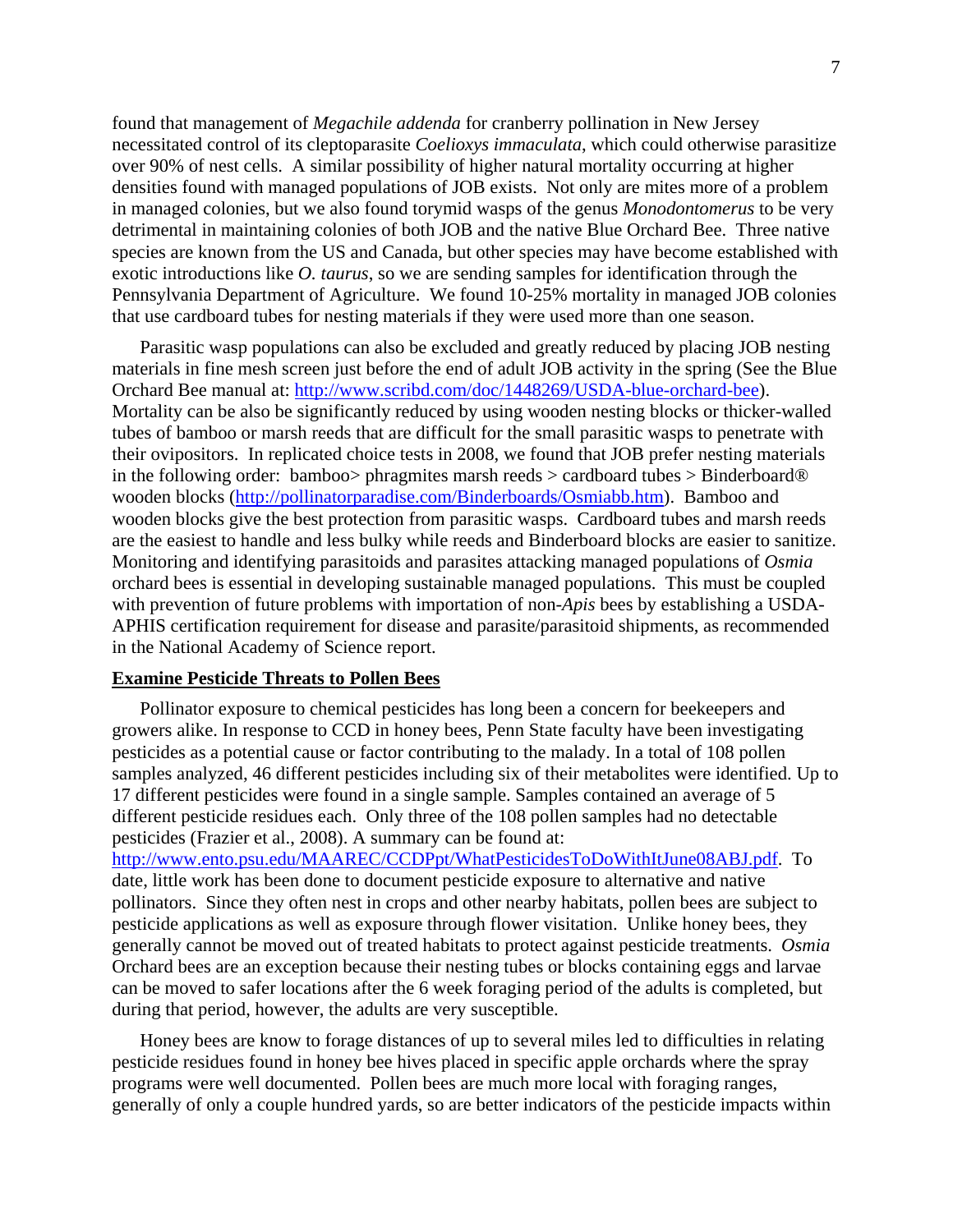specific orchards on bees. Neonicotinoid insecticides are of particular concern as a causal agent of CCD, so in 2008, we placed nesting tubes of JOB along the edges of apple orchards sprayed with pink stage applications of neonicotinoid insecticides (Calypso and Assail). Analysis of pollen samples for these and 150+ other pesticides are currently being conducted, but results have not yet been summarized.

 We hope to continue efforts in 2009 to identify the native pollen bee species important for fruit pollination in Pennsylvania and to establish baseline diversity and abundance data. We need to better understand which species are important and how management practices such as providing additional nesting sites, modifying the surrounding landscape with alternative pollen sources, or reducing the use of harmful pesticides at critical times can conserve or augment the native populations we currently have. The need to develop alternative managed pollinators such as the JOB is even more important with the recent discovery of honey bee viruses moving into wild native bee species and in anticipation of continued shortages of honey bees in the future.

#### **Selected References**

- Allen, M., and B. Ball. 1996. The incidence and world distribution of honey bee viruses. Bee World 77: 141-162.
- Allen-Wardell, G., P. Bernhardt, R. Bitner, A. Burquez, S. Buchmann, J. Cane, P. A. Cox et al. 1998. The potential consequences of pollinator declines on the conservation of biodiversity and stability of food crop yields. Conservation Biology 12:8-17.
- Batra, S. 2001. Coaxing pollen bees to work for us. pp. 85-93. *In*: C. S. Stubbs and F. A. Drummond [eds.], Proceedings: bees and crop pollination - crisis, crossroads, conservation. Thomas Say Publications In Entomology. Entomological Society of America, Lanham, MD.
- The Bee Inventory Plot G. LeBuhn.2003. A standardized method for monitoring bee populations. http://online.sfsu.edu/~beeplot/pdfs/Bee%20Plot%202003.pdf
- Berenbaum, M. R. 2007. Colony collapse disorder and pollinator decline. Testimony before the Horticulture and Organic Agriculture Subcommittee, Committee on Agriculture, US House of Representatives, March 29, 2007. http://www7.nationalacademies.org/ocga/testimony/Colony\_Collapse\_Disorder\_and\_Polli nator\_Decline.asp
- Bosch, J. 1992. Parasitism in wild and managed populations of the almond pollinator *Osmia cornuta* Latr. (Hymenoptera:Megachilidae). J. of Apiculture Research 31: 77-82.
- CCD Steering Committee. 2007. Colony Collapse Disorder Action Plan, Pages 27, United States Department of Agriculture. http://www.ars.usda.gov/is/br/ccd/ccd\_actionplan.pdf
- Christian, P. D., and P. D. Scotti. 1998. Picornalike viruses of insects, pp. 301-336. *In* L. K. M. a. L. A. Ball [ed.], The Insect Viruses. Plenum Publishing Copporation, New York.
- Committee on the Status of Pollinators in North America, N. R. C. 2007, Status of Pollinators in North America. Washington, DC, The National Academies Press.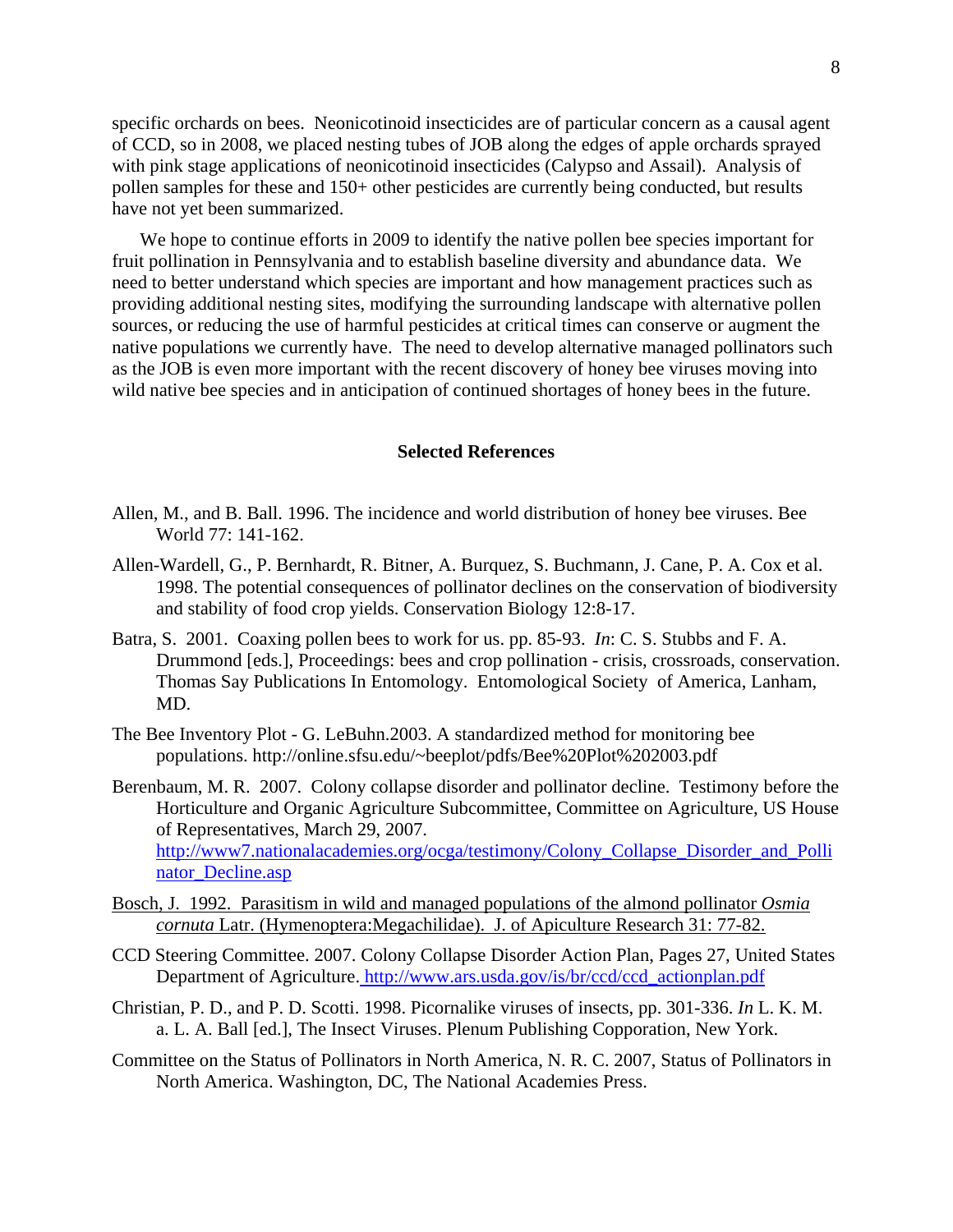- Cox-Foster, D. L., S. Conlan, E. C. Holmes, G. Palacios, J. D. Evans, N. A. Moran, P.-L. Quan et al. 2007. A metagenomic survey of microbes in honey bee colony collapse disorder. Science 318:283-286.
- Goulson, D. 2003. Effects of introduced bees on native ecosystems. Annual Review of Ecology and Systematics 34:1-26.
- Greer, L. 1999. Alternative pollinators: native bees. ATTRA Horticulture Technical Note. http://www.attra.org/attra-pub/PDF/nativebee.pdf
- Kevan, P. G. 1999. Pollinators as bioindicators of the state of the environment: species, activity and diversity. Agriculture, Ecosystems and Environment 74: 373-393.
- Kevan, P. G. 2001. Pollination: A plinth, pedestal, and pillar for terrestrial productivity. The how, why, where, and when of pollination production, conservation, and promotion. pp. 7- 68. *In*: C. S. Stubbs and F. A. Drummond [eds.], Proceedings: bees and crop pollination crisis, crossroads, conservation. Thomas Say Publications In Entomology. Entomological Society of America, Lanham, MD.
- Kevan, P. G. 2003. Pollination for the  $21<sup>st</sup>$  century: Integrating pollinator and plant interdependencies. pp. 181-204. *In*: K. Strickler and J. H. Cane [eds.], Proceedings: For nonative crops, whence pollinators of the future? Thomas Say Publications in Entomology. Entomological Society of America, Lanham, MD.
- Kremen, C., N. M. Williams, and R. W. Thorp. 2002. Crop pollination from native bees at risk from agricultural intensification. Proceedings of the National Academy of Sciences 99:16812-16816.
- LeBuhn. G., S. Droege, & M. Carboni. in press. Monitoring methods for solitary bee species using bee bowls in North America. http://www.fao.org/ag/agP/AGPS/C-CAB/Castudies/pdf/1-007.pdf
- Mitchell, T.B. 1960, 1962. Bees of the Eastern United States, 1:1-538 (1960); 2:1-557 (1962). North Carolina Agricultural Experiment Station Technical Bulletin 141, 152.
- Stanghellini, M. S. & R. Raybold. 2004. Evaluation of selected biopesticides for the control of varroa mites in a northern temperate climate. Am. Bee J. 144(6): 475-480.
- Stubbs, C. S. and F. A. Drummond. 2001. Strategies for conserving mason bees, pp. 95-112. *In*: C. S. Stubbs and F. A. Drummond [eds.], Proceedings: bees and crop pollination - crisis, crossroads, conservation. Thomas Say Publications In Entomology. Entomological Society of America, Lanham, MD.
- Tesoriero, D. B. Maccagnani, F. Santi, & G. Celli. 2003. Toxicity of three pesticides on larval instars of Osmia cornuta: preliminary results. Bulletin of Insectology 56: 169-171.
- VanEngelsdorp, D., R. Underwood, D. Caron, and J. Hayes, Jr. 2007. An estimate of managed colony losses in the winter of 2006-2007: A report commissioned by the apiary inspectors of America. American Bee Journal 147:599-603.
- Vaughn, M., M. Shepherd, C. Kremen, and S. Hoffman Black. 2007. Farming for bees: guidelines for providing native bee habitat on farms, Pages 34. Portland, OR, The Xerces Society.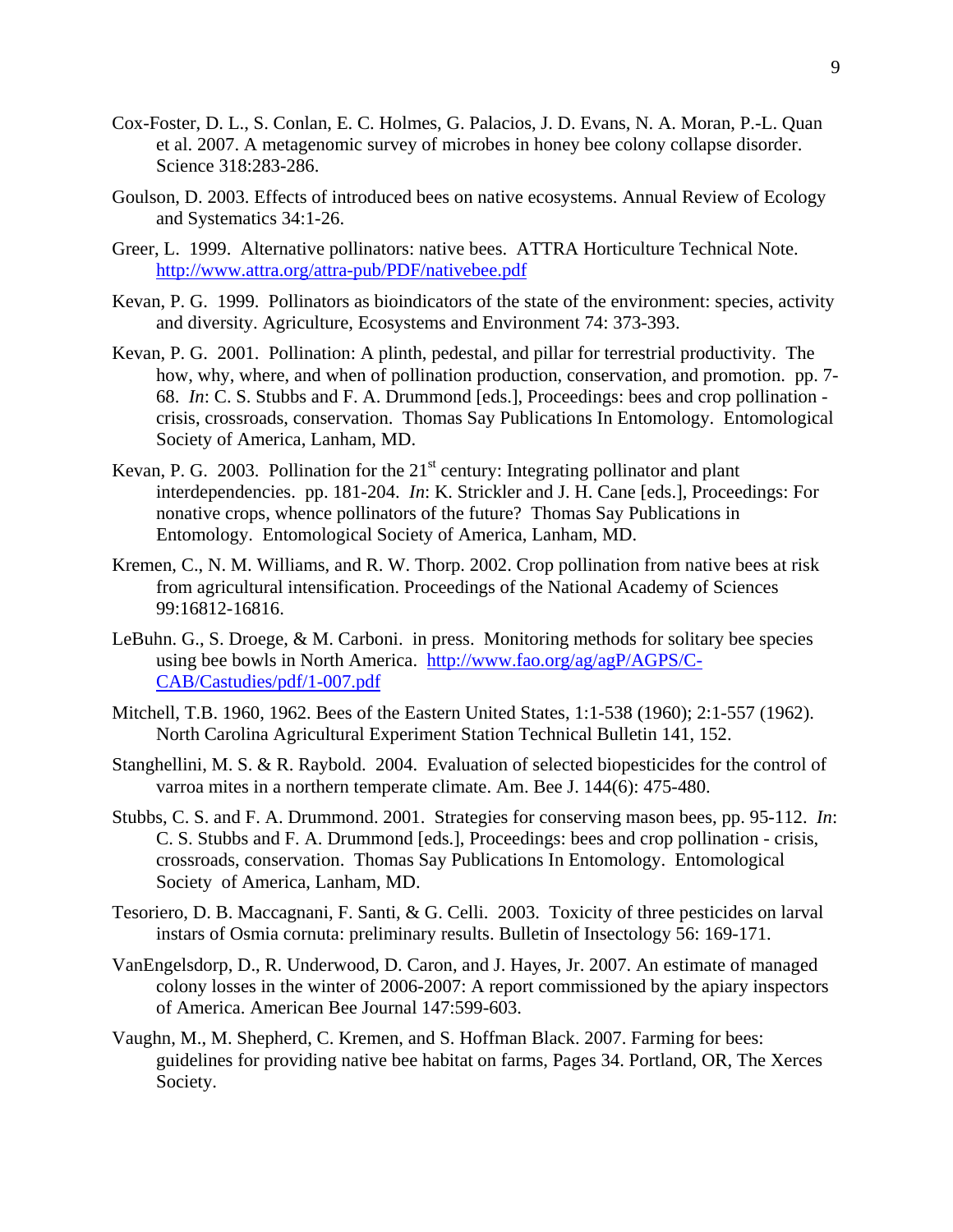[http://www.xerces.org/Pollinator\\_Insect\\_Conservation/Farming\\_for\\_Bees\\_2nd\\_edition.pdf](http://www.xerces.org/Pollinator_Insect_Conservation/Farming_for_Bees_2nd_edition.pdf)

- Winfree, R., N. M. Williams, J. Dushoff, and C. Kremen. 2007a. Native bees provide insurance against ongoing honey bee losses. Ecology Letters 10:1105-1113.
- Winfree, R**.,** N. M. Williams, H. Gaines, J. Ascher, and C. Kremen. In press 2008. Wild pollinators provide majority of crop visitation across land use gradients in New Jersey and Pennsylvania. Journal of Applied Ecology

|                           |              | <b>Net Sample</b>       |                         |                          |              | <b>Net Sample</b>       |          |
|---------------------------|--------------|-------------------------|-------------------------|--------------------------|--------------|-------------------------|----------|
| <b>Bee Name</b>           | Family       | <b>During Bloom</b>     | Pan Trap                | <b>Bee Name</b>          | Family       | <b>During Bloom</b>     | Pan Trap |
| Agapostemon sericeus      | Halictidae   | N                       |                         | Lasioglossum cinctipes   | Halictidae   | N                       |          |
| Agapostemon splendens     | Halictidae   | Ñ                       | Y                       | Lasioglossum fuscipennae | Halictidae   | Ñ                       | Y        |
| Agapostemon texanus       | Halictidae   | N                       | Ÿ                       | Lasioglossum leucozonium | Halictidae   | N                       | Ÿ        |
| Agapostemon virescens     | Halictidae   | Ñ                       | Y                       | Lasioglossum pectorale   | Halictidae   | Ñ                       | Y        |
| Andrena arabis            | Andrenidae   | Ñ                       | Y                       | Lasioglossum pilosum     | Halictidae   | Ñ                       | Y        |
| Andrena barbara           | Andrenidae   | $\overline{\mathsf{N}}$ | Y                       | Lasioglossum quebecensis | Halictidae   | Ϋ                       | Y        |
| Andrena bisalicis         | Andrenidae   | Y                       | Y                       | Lasioglossum rohweri     | Halictidae   | $\overline{\mathsf{N}}$ | Y        |
| Andrena bradleyi          | Andrenidae   | Y                       | N                       | Megachile addenda        | Megachilidae | N                       | Y        |
| Andrena carlini           | Andrenidae   | Y                       | Y                       | Megachile brevis         | Megachilidae | Ñ                       | Y        |
| Andrena ceanothi          | Andrenidae   | N                       | Y                       | Megachile gemula         | Megachilidae | N                       | N        |
| Andrena crataeqi          | Andrenidae   | N                       | Y                       | Megachile inimica        | Megachilidae | N                       | N        |
| Andrena cressonii         | Andrenidae   | N                       | Y                       | Megachile melanophea     | Megachilidae | Ñ                       | Υ        |
| Andrena daeckie           | Andrenidae   | Y                       | Y                       | Megachile mendica        | Megachilidae | Ñ                       | Y        |
| Andrena dunningi          | Andrenidae   | Y                       | Y                       | Megachile sculpturalis   | Megachilidae | N                       | N        |
| Andrena erythronii        | Andrenidae   | Y                       | Y                       | Melissodes agilis        | Apidae       | Ñ                       | N        |
| Andrena heraclei          | Andrenidae   | Ÿ                       | N                       | Melissodes bimaculata    | Apidae       | N                       | Ÿ        |
| Andrena hilaris           | Andrenidae   | Y                       | Y                       | Melissodes dendiculata   | Apidae       | Ñ                       | Ñ        |
| Andrena kalmiae           | Andrenidae   | Ñ                       | Y                       | Melissodes desponsa      | Apidae       | Ñ                       | Y        |
| Andrena nasonii           | Andrenidae   | Ÿ                       | Ÿ                       | Melissodes subillata     | Apidae       | Ñ                       | Ÿ        |
| Andrena nuda              | Andrenidae   | Ϋ                       | $\overline{\mathsf{N}}$ | Melitoma taurea          | Apidae       | $\overline{\mathsf{N}}$ | Y        |
| Andrena pruneri           | Andrenidae   | Y                       | Y                       | Nomada affibilis         | Apidae       | Ñ                       | N        |
| Andrena rugosa            | Andrenidae   | Y                       | Y                       | Nomada articulata        | Apidae       | Ñ                       | Y        |
| Anthophora bomboides      | Apidae       | Ñ                       | Y                       | Nomada australis         | Apidae       | Ñ                       | Y        |
| Anthophora ursina         | Apidae       | N                       | Y                       | Nomada composita         | Apidae       | N                       | N        |
| Apis mellifera            | Apidae       | Y                       | Y                       | Nomada cvessonii         | Apidae       | Ñ                       | Y        |
| Audrena commoda           | Andrenidae   | Y                       | Y                       | Nomada depressa          | Apidae       | Ñ                       | Ñ        |
| Augochlorella aurata      | Halictidae   | N                       | Y                       | Nomada fervida           | Apidae       | N                       | N        |
| Augochlorella pura        | Halictidae   | Υ                       | Y                       | Nomada illoensis         | Apidae       | Ñ                       | Y        |
| Bombus bimaculatus        | Apidae       | Y                       | Y                       | Nomada inepta            | Apidae       | Ñ                       | Y        |
| <b>Bombus fervidus</b>    | Apidae       | N                       | Ÿ                       | Nomada lehighensis       | Apidae       | Ÿ                       | N        |
| Bombus impaticus          | Apidae       | Y                       | Y                       | Nomada lepida            | Apidae       | Ñ                       | N        |
| Bombus perplexus          | Apidae       | Y                       | Y                       | Nomada luteoloides       | Apidae       | Ñ                       | Y        |
| Bombus vagans             | Apidae       | Y                       | Y                       | Nomada maculata          | Apidae       | $\overline{\mathsf{N}}$ | Y        |
| Calliopsis andreniformis  | Andrenidae   | Ñ                       | Y                       | Nomada ovata             | Apidae       | Ñ                       | Y        |
| Ceratina calcarata        | Apidae       | N                       | Y                       | Osmia atriventris        | Megachilidae | N                       | Ÿ        |
| Ceratina dupla            | Apidae       | Y                       | Y                       | Osmia bucephala          | Megachilidae | Ñ                       | Y        |
| Ceratina strenua          | Apidae       | Ñ                       | Y                       | Osmia cornifrons         | Megachilidae | Y                       | Y        |
| Chelostoma philidelphi    | Megachilidae | N                       | N                       | Osmia georgica           | Megachilidae | N                       | Y        |
| Coletes inequalis         | Colletidae   | Y                       | Ñ                       | Osmia lignaria           | Megachilidae | Y                       | N        |
| Eucera hamata             | Apidae       | N                       | N                       | Osmia pumila             | Megachilidae | Y                       | Y        |
| Halictus confusus         | Halictidae   | N                       | Y                       | Osmia taurus             | Megachilidae | Ÿ                       | Ÿ        |
| Halictus ligatus          | Halictidae   | N                       | Υ                       | Peponapis pruinusa       | Apidae       | Ñ                       | Ÿ        |
| Halictus rubicundus       | Halictidae   | Y                       | Y                       | Spchodes antennariae     | Halictidae   | Ñ                       | Y        |
| Heriades carinatus        | Megachilidae | Ñ                       | Y                       | Spechodes atlantis       | Halictidae   | Ñ                       | Y        |
| Hvlaeus affinis           | Colletidae   | Ñ                       | Y                       | Spechodes banksii        | Halictidae   | Ñ                       | Y        |
| Hylaeus mesillae          | Colletidae   | N                       | Y                       | Spechodes carolinus      | Halictidae   | N                       | Y        |
| Hylaeus modestus          | Colletidae   | $\overline{\mathsf{N}}$ | Y                       | Stelis coaretatus        | Apidae       | Ñ                       | Y        |
| Lasioglossum acuminatum   | Halictidae   | Y                       | Y                       | Xylocopa virginica       | Apidae       | Ϋ                       | Y        |
| Lasioglossum athabascense | Halictidae   | N                       | Y                       |                          |              |                         |          |

**Table 1. List of Bee Species Collected In Pan and Net Samples from Apple Orchards 2007-8.**

.